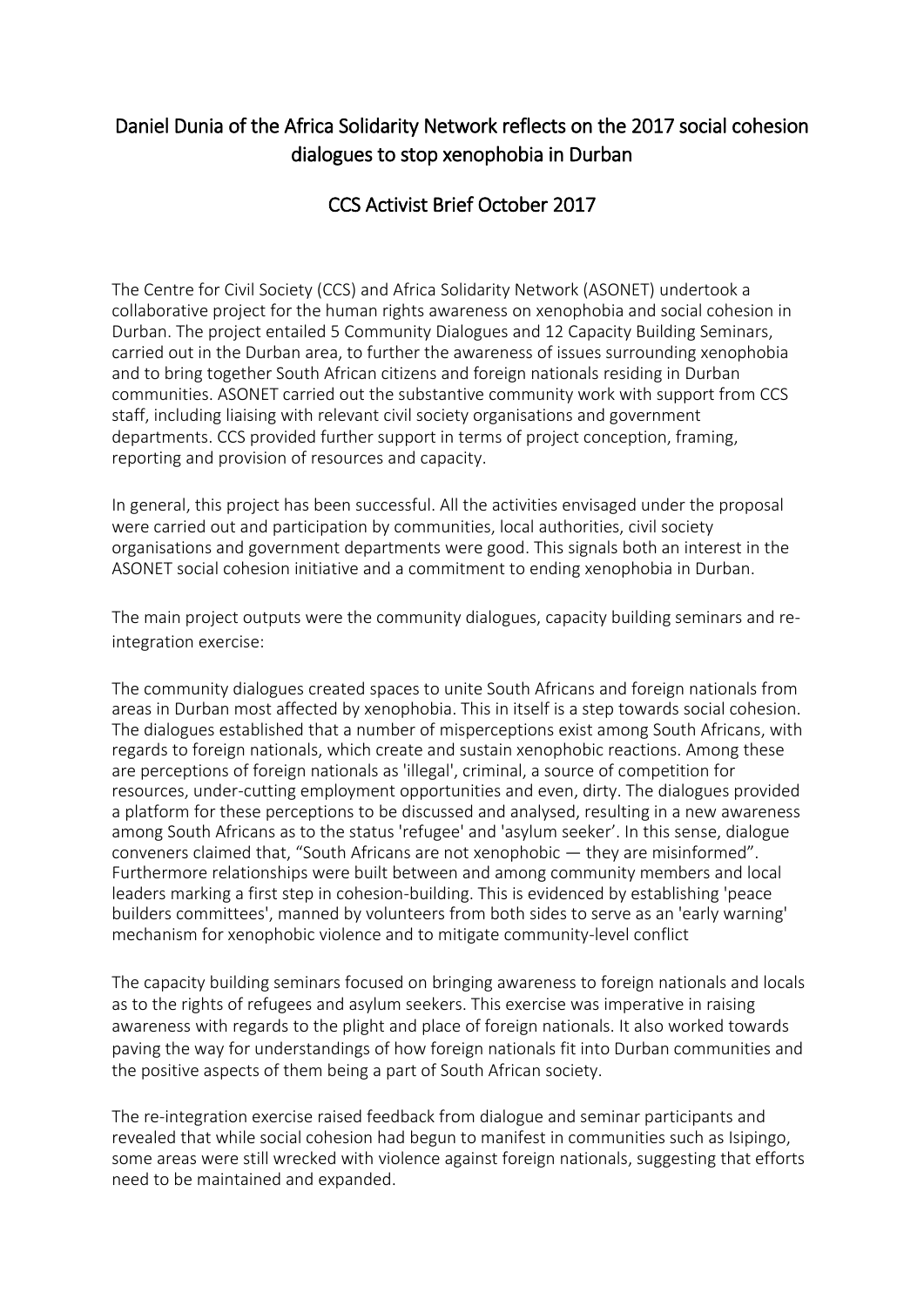It is ASONET's recommendation that social cohesion projects in the Durban area be maintained in the form of support for the 'peace builders committees' who are beginning important work on the ground and which is very much a community 'owned' initiative. Furthermore, there needs to be more effort made, with regards to a Human Rights Campaign, focusing on ensuring that communities, whether local citizens, residents or foreign nationals, are aware of their rights and understand their status in South Africa. Such a campaign could take on more innovative methods including art, culture, community video and photography. Another aspect of social cohesion extends to training of front line officials who deal with foreign nationals and who are often responsible for framing perceptions about foreign cultures within South African society. Cultural events are also a notable way in which local citizens and foreign nationals can come together to forge common understandings of their contexts and their shared challenges.

The most notable outcomes on target groups are an increased awareness by local citizens as to the true plight of foreign nationals in South Africa, as victims of persecution or war fleeing for a better life rather than competition or siphons of scarce resources. There was also an increase in awareness among foreign nationals as to their rights, many did not realise they had rights. Areas significantly affected by xenophobia, such as Isipingo, have stabilized in terms of xenophobia related violence but there is still work to be done in areas such as KwaMashu, Inanda and Ntuzuma were there continue to be reports of a lack of cohesion and common understandings.

How the Community Dialogues worked:

The community dialogues took place in areas that had experienced xenophobia. These included Lotus Park, Ramalinga and Isipingo. The proximity of these areas to Malukazi and the conflict that once engulfed these communities make this section an ideal place for a social cohesion dialogue. Another factor that makes this area strategically positioned for ASONET interventions is that there are a large number of foreign nationals who have formal and informal enterprises in the area. Social cohesion therefore becomes even more critical in a community that has a history of socio-political intolerance and potential for eruption of violence. ASONET interventions were premised upon the conviction that creating safe and conducive spaces for people to talk and engage, is the prerequisite for any successful and sustainable social stability. To this end, the aim was to stress the importance of critical and constructive social engagement with an aim of developing a sense of community and belonging amongst people, irrespective of race, colour, place of origin and culture.

The rationale behind the dialogue methodology is that this form of communication is both transformative and participatory. This is demonstrated when participants in groups have an opportunity to engage on a myriad of issues without being intimidated and sharing with people from diverse backgrounds. Dialogues are not over-structured, hence allowing the facilitator and the participants to easily navigate and tackle topics that are relevant and more meaningful to people thus resonating with lived experiences.

The dialogues aimed to: